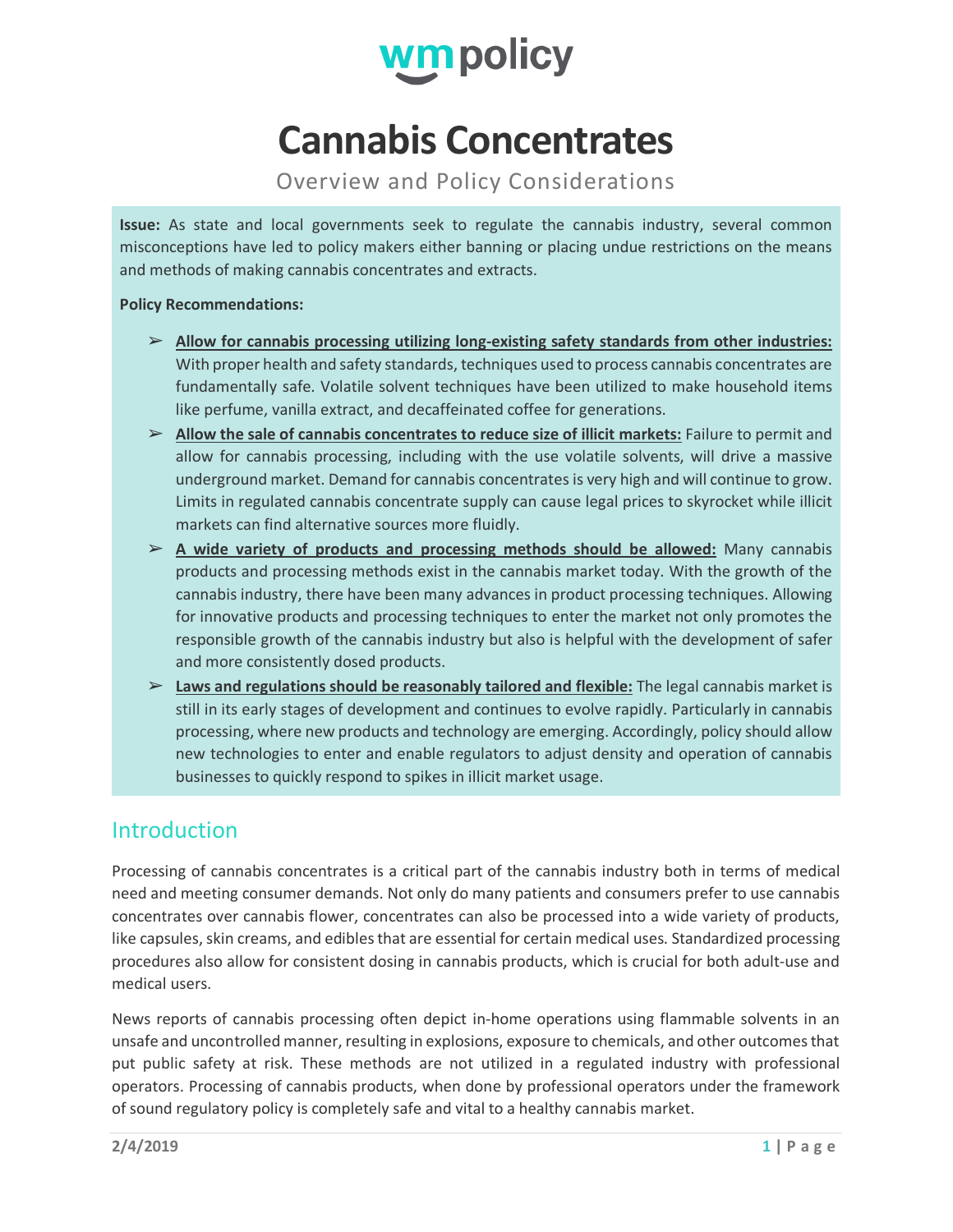

# Overview of Cannabis Processing

Cannabis concentrates are made by recovering desirable compounds, like cannabinoids or terpenes, from plant materials through mechanical or chemical means. There are a variety of machinery, solvents, and techniques that can be utilized to safely and effectively concentrate cannabis compounds. Cannabis concentrates can have a wide range of final forms like wax, shatter, kief, crumble, rosin, and tinctures. Appendix A provides a glossary that defines these terms as well as others relevant to cannabis processing. Concentrates are generally vaporized, but can also be processed into many products like edibles, capsules, topical creams and transdermal patches. There are several methods used to make cannabis concentrates which generally fall into two categories: mechanical and chemical.

## Mechanical Processing

Mechanical processing employs pressure or physical action to remove desirable compounds from the cannabis plant. A common method of mechanical processing involves sieving ground cannabis flowers through a series of screens to delicately remove plant trichomes, resulting in a powder called kief or dry sift. This process can also be performed in a cold-water bath to facilitate the detachment of trichomes from the plant material, resulting in a concentrate called bubble hash. Cold and warm press methods use heat and pressure like an oil press to produce a concentrate known as rosin. These three concentrates can be further manipulated using heat to produce different textures in the final form.



# Chemical Solvent Processing

Chemical processing refers to practices that utilize a solvent to dissolve trichomes and remove desired compounds from cannabis plants. All solvent extractions are performed using the following workflow:

- 1. The plant material is washed with a solvent to create a solution.
- 2. The original solvent is then removed from the solution to leave behind an extract.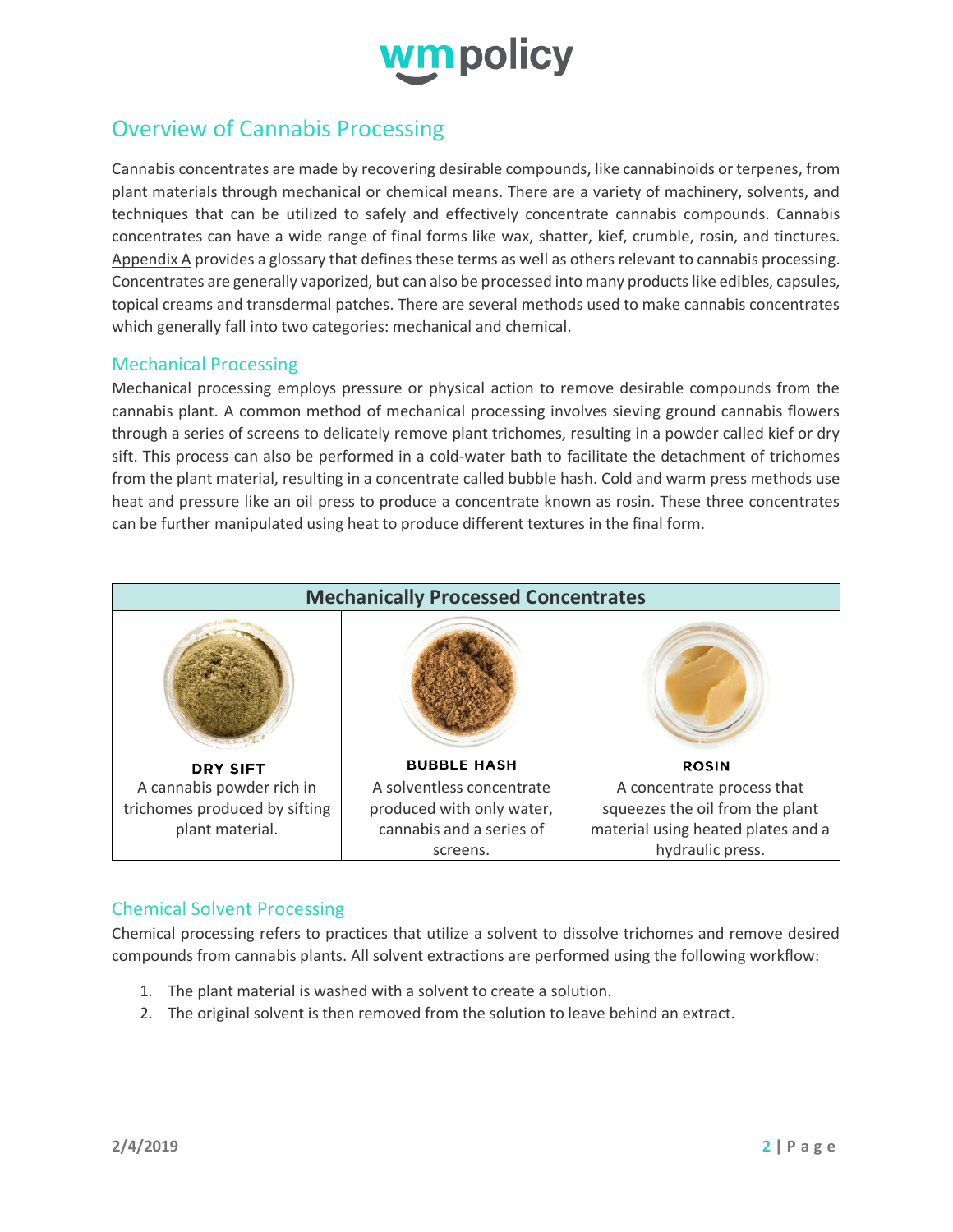

Chemical processing methods are generally more efficient when compared to mechanical processing. A variety of solvents are used in cannabis processing, ranging from ethanol to liquefied petroleum gases and carbon dioxide.

| <b>Chemically Processed Extracts</b>                            |                                                                                                                 |                                                           |  |  |
|-----------------------------------------------------------------|-----------------------------------------------------------------------------------------------------------------|-----------------------------------------------------------|--|--|
|                                                                 |                                                                                                                 |                                                           |  |  |
| <b>SHATTER</b>                                                  | <b>BADDER/BUDDER</b>                                                                                            | <b>CRUMBLE</b>                                            |  |  |
| An absolute oleoresin extract<br>with a glass like consistency. | An opaque extract with a cake<br>fondant and butter-like<br>consistency made by whipping<br>shatter under heat. | A dry and opaque extract that<br>has a honeycomb texture. |  |  |

## Butane/Propane

Butane (or the similar use of propane) is the most commonly used solvent in cannabis processing and creates the products that are preferred by the majority of concentrate consumers. Although butane is flammable and potentially explosive, when used by professional cannabis operators in a Class 1 Division 1 room within a closed loop, it is completely safe. Class 1, Division 1 rooms are specifically designed for high-risk areas where ignitable concentrations of flammable gasses may exist during normal operation. A closed loop system refersto a process or machinery where any solvents used follow a single path, or group of paths, that recirculate and reclaim the solvent, preventing solvents from being openly exposed. Most

jurisdictions that allow for cannabis processing using volatile solvents require the use of closed loop systems.

Figure 1 depicts the typical workflow for closed-loop processing utilizing butane as a solvent. Liquid butane mixes with the cannabis plant material, dissolving the desired compounds and the resulting solution is deposited into the collection tank. The material column valve is then closed and heat is applied via a hot water jacket to



recover the butane solvent. The butane solvent vapor moves up the vapor column and condenses back into a liquid, refilling the solvent tank. After all the solvent has been recovered from the solution, the solvent tank valve is closed and the concentrates are safely removed from the tank. $1$ 

Butane is included within the list of chemicals and substances The American Food and Drug Administration designates as Generally Recognized as Safe (GRAS), meaning it has been shown to be safe for food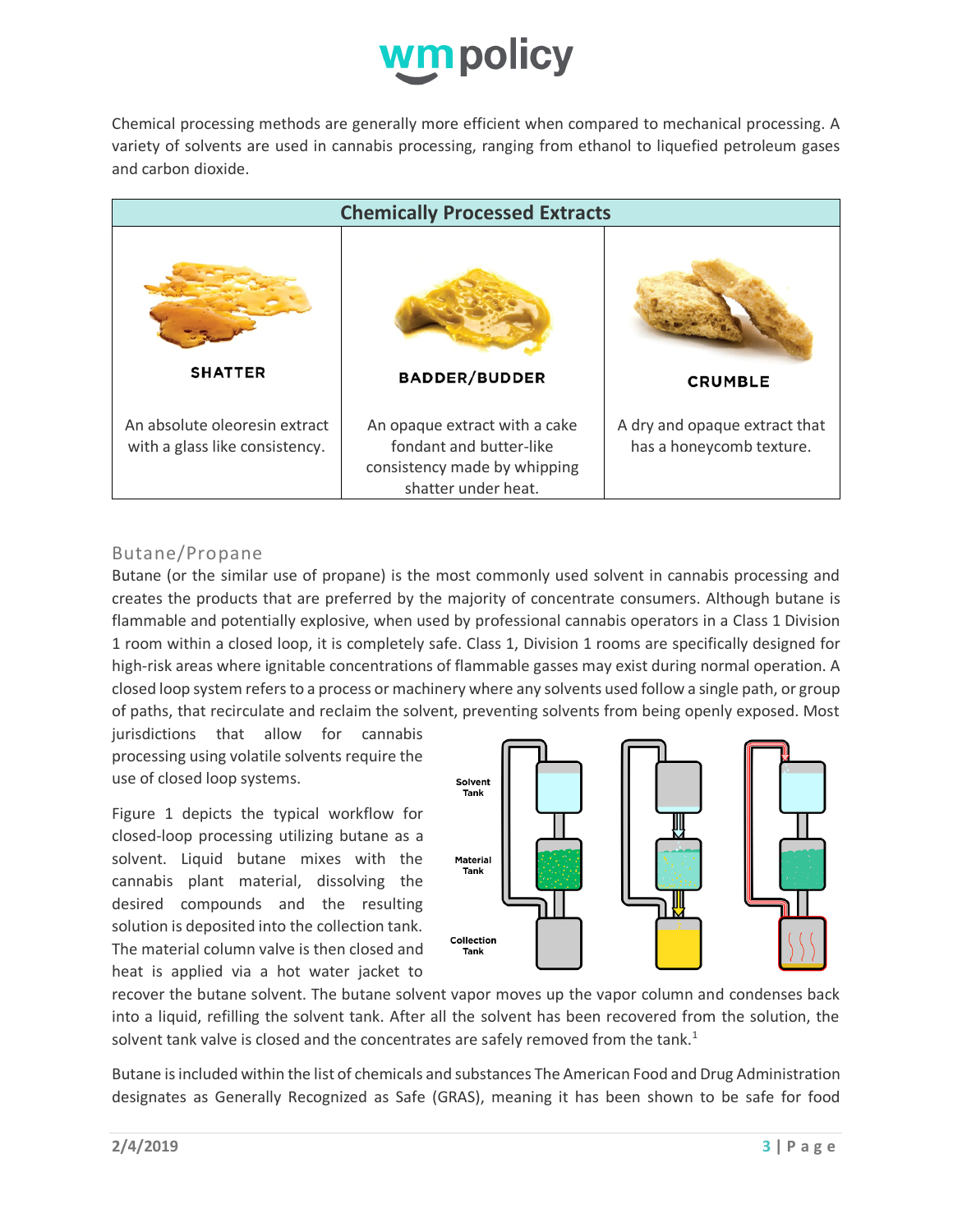

manufacturing purposes.<sup>2</sup> Butane extraction has been used for foods and flavors over the past several decades, and was approved by international committee in 1981 for extraction of food.<sup>3</sup>

The use of butane as a solvent in cannabis processing is advantageous from both a safety and practical perspective. Butane has a relatively low boiling point meaning it will evaporate completely with minimal effort and it is nontoxic. Butane has a low operating pressure, which is why it is preferred for use in indoor cooking appliances. The lower operating pressure also improves the safety profile for pressurized processing machinery.4

Butane usage received a negative stigma due to unlicensed operators doing "open blasting", a practice not utilized by professional operators. In open blasting, a butane canister is emptied through a tube packed with cannabis in an open environment (e.g. not in a vacuum or closed safe room). Because butane is heavier than air and unlicensed operators often do not take precautions with regard to exhausting or preventing sparks from electrical or static sources, there have been instances of this leading to explosions. This practice is unfortunately more common in jurisdictions where legal production of butane hash is not legally permitted.

Regulated markets have adopted guidelines that allow top brands to utilize closed loop systems that safely recover butane used in cannabis extraction while creating concentrates with little to no residual solvents.

# Supercritical CO2

Carbon Dioxide (CO2) is the second most used solvent in cannabis processing. When CO2 is heated and pressurized above its critical point, it becomes "supercritical" and exhibits both gas and liquid properties.<sup>5</sup> The extraction process consists of pumping supercritical CO2 into a chamber filled with plant material. The CO2 pulls desirable compounds from the cannabis plant. CO2 is the preferred solvent for supercritical fluid extraction in cannabis processing and many other industrial applications because of its affordability, low toxicity, safety, and compatibility with processed foods.<sup>6</sup>

#### Ethanol

Ethanol extractions require the same equipment that alcohol producers use to refine spirits. While ethanol is highly flammable, it does not easily volatilize and the simple distillation employed is commonly understood by planning commissioners and fire departments. Additionally, the process is performed under vacuum which reduces the likelihood of explosion.

# Safety of Cannabis Processing

State and local governments are often hesitant to allow for cannabis processing utilizing volatile solvents, like butane, because of health and safety concerns. While cannabis concentrates may seem relatively new, practices used to produce these products are well vetted and have a strong and consistent record of safety. Standards for cannabis processing in regulated markets require the use of machinery and protocols that are nationally and internationally recognized as safe, certified by a licensed engineer, and approved by local fire officials. These machines and protocols ensure volatile solvents are safely captured during processing and that facilities are appropriately built-out.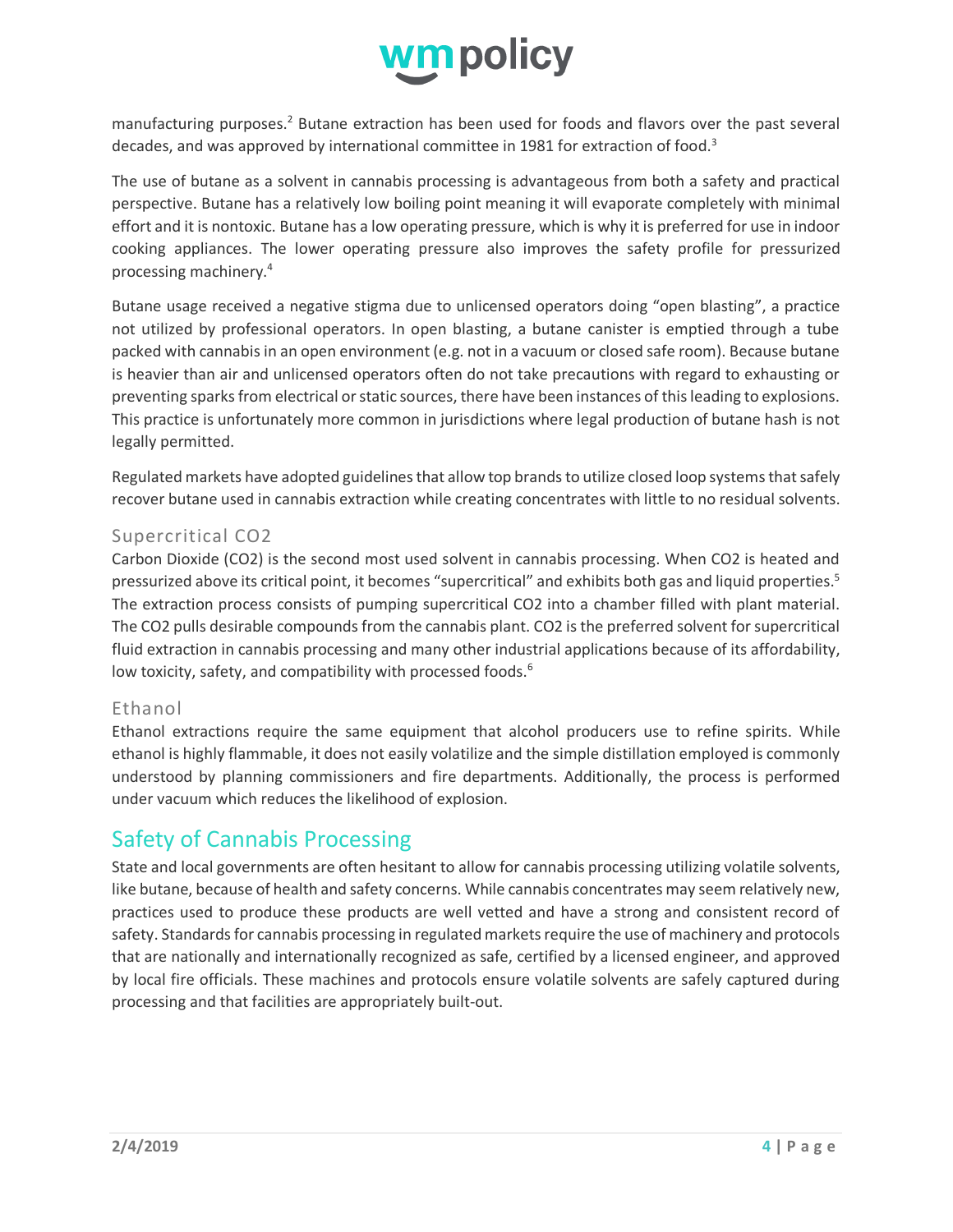

## Use of Solvent Extraction in Other Industries

The volatile solvents and methods used for processing cannabis have been utilized by other industries for generations. These practices have a proven record of safety and are often exercised at a much larger scale in other commercial applications.

Ø **Decaffeinated** 

**Coffee:** Supercritical CO2 is commonly used to extract



*Figure 3: Commercial Extraction Plant7*

caffeine to make decaffeinated coffee. The technique was pioneered in 1963 and has led to a large-scale industrial process for the decaffeination of coffee beans using supercritical CO2. $8$ 

- Ø **Perfume:** Some plant material is too fragile to be distilled and an alternative method must be employed.9 The fragrance industry uses volatile solvents to extract aromatic materials from plants. Solvent extraction is used for jasmine, tuberose, carnation, gardenia, jonquil, violet leaf, narcissus, mimosa, and other delicate flowers.10
- Ø **Vanilla Extract:** Since the 1950s use of volatile solvents to produce vanilla extract has been both a common and recommended practice.<sup>11</sup> Use of these solvents has proved to be a very efficient method for recovering desired compounds from vanilla beans while minimizing safety hazards.<sup>12</sup>

# Safety Codes and Standards for Concentrate Production

Practices utilized by today's regulated cannabis industry have been used for generations and at a much larger scale by other industries. There are several codes, standards, regulations, and statutes to ensure safety and inform policy.

Existing standards are used by industrial hygienist to design and construct processing facilities that employ appropriate engineering and safety controls, like ventilation controls, fire suppression systems, electrical system requirements, solvent handling and storage cabinets, and sanitation standards.

# National Fire Protection Association

The National Fire Protection Association (NFPA) develops and maintains codes and standards to minimize the risk of fire by establishing criteria for building, processing, and installation of hazardous equipment.<sup>13</sup> NFPA currently has regulations for processing practices utilized by the cannabis industry, including use of liquefied petroleum gas (NFPA 58, 30) and carbon dioxide (NFPA 55). In addition to these existing standards, the NFPA is currently drafting specific standards for cannabis cultivation and extraction which will be included in the 2018 edition of the NFPA 1.<sup>14</sup>

## National Electric Code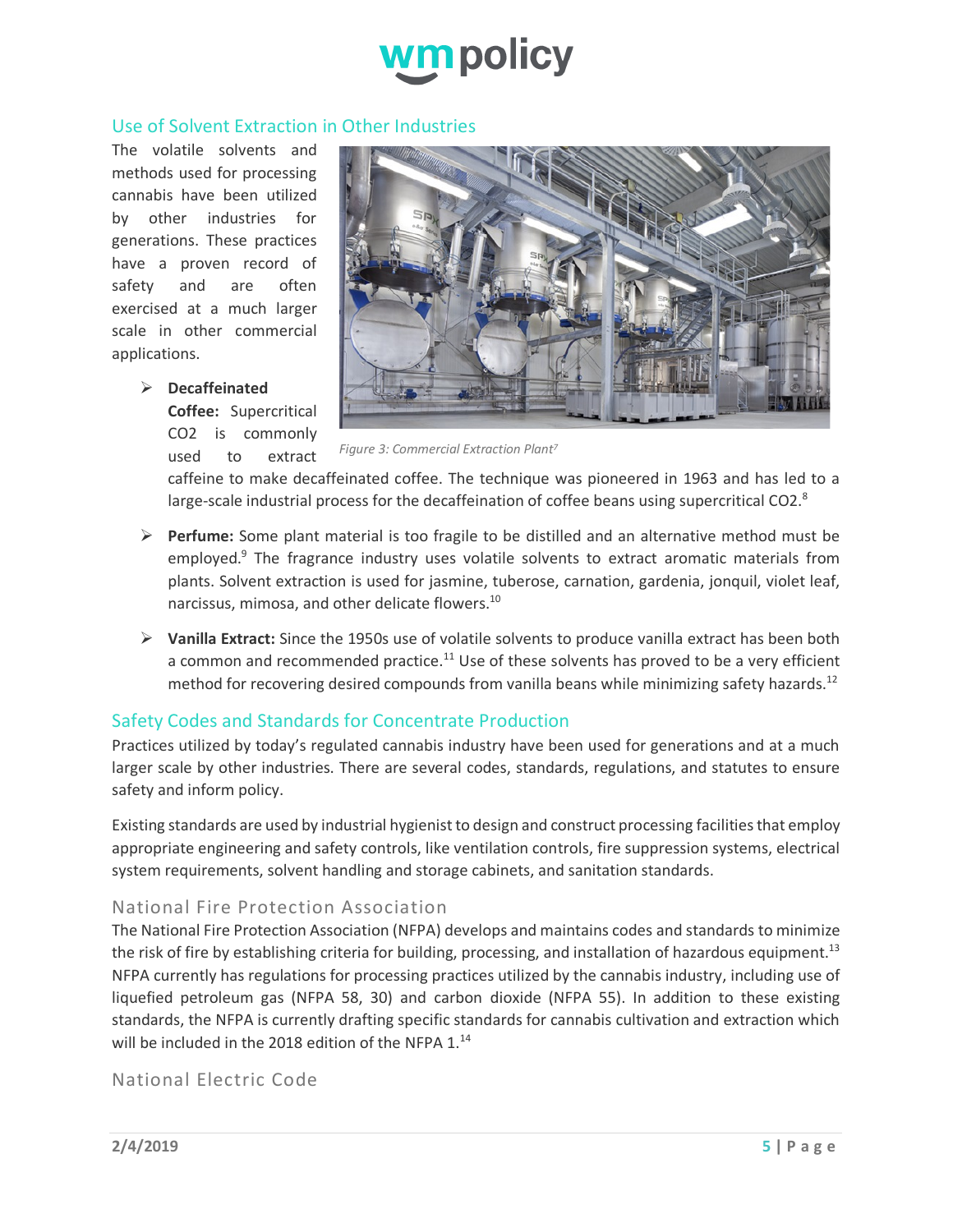

NFPA 70, the National Electric Code (NEC), establishes safe electrical design, installation, and inspection protocols. Chapter 5 of the NEC covers electrical installation and safety in buildings where flammable solvents are utilized. These standards can be specifically applied to the cannabis industry.

# International Code Council: Building, Fire, Mechanical, and Plumbing Codes<br>The International Code Council develops building safety and fire prevention standards and codes that have been adopted in all 50 states and across local jurisdictions.

Chapter 61 of the International Fire Code establishes requirements for the safe handling, storing and use of liquefied petroleum gas and Chapter 307 of the International Building Code establishes requirements for buildings or structures that manufacture, process, or store using hazardous materials.<sup>15,16</sup>

The International Mechanical Code (IMC) covers design and installation of mechanical systems, appliances, and ventilation systems. Chapters 4, 5 and 6 of the IMC establish minimum safety standards for ventilation and exhaust systems.

# Occupational Safety and Health Administration Standards

Occupational Safety and Health Administration (OSHA) regulations assure safe and healthful working conditions for working men and women by setting and enforcing standards and by providing training, outreach, education and assistance. The Colorado Department of Public Health and Environment issued a guide book outlining the workplace hazards associated with the cannabis industry and applicable OSHA standards.<sup>17</sup>

# American Conference of Governmental Industrial Hygienist Industrial Ventilation Handbook

The American Conference of Governmental Industrial Hygienists (ACGIH) is a professional association of industrial hygienists and practitioners of related professions dedicated to promoting safety and health within the workplace. ACGIH develops operation and maintenance standards for industrial ventilation systems.

# Economic Impact of Cannabis Concentrates

Cannabis concentrates are the fastest growing sector of the cannabis industry. Concentrates are easy to produce and replicate and have a relatively high profit margin, which incentivizes increased production. A significant contributor to this growth is the versatility of cannabis concentrates and their application in a variety of products that require professional extraction.<sup>18</sup>

Additionally, as more states have moved towards legalizing cannabis and establishing regulated points of sale, the cannabis industry has adjusted to provide products that appeal to a wider and more diverse consumer base. Market research demonstrates that consumers are embracing new cannabis products and methods of consumption that only thrive under the innovation and sophistication of a regulated, legitimate industry.<sup>19</sup>

# Growth of Cannabis Concentrates in Regulated Markets

During the first half of 2016 collective sales of cannabis concentrates in Colorado, Oregon, and Washington grew by 122 percent.<sup>20</sup> Concentrates are the fastest and strongest growing product type and have been embraced by consumers in all three states.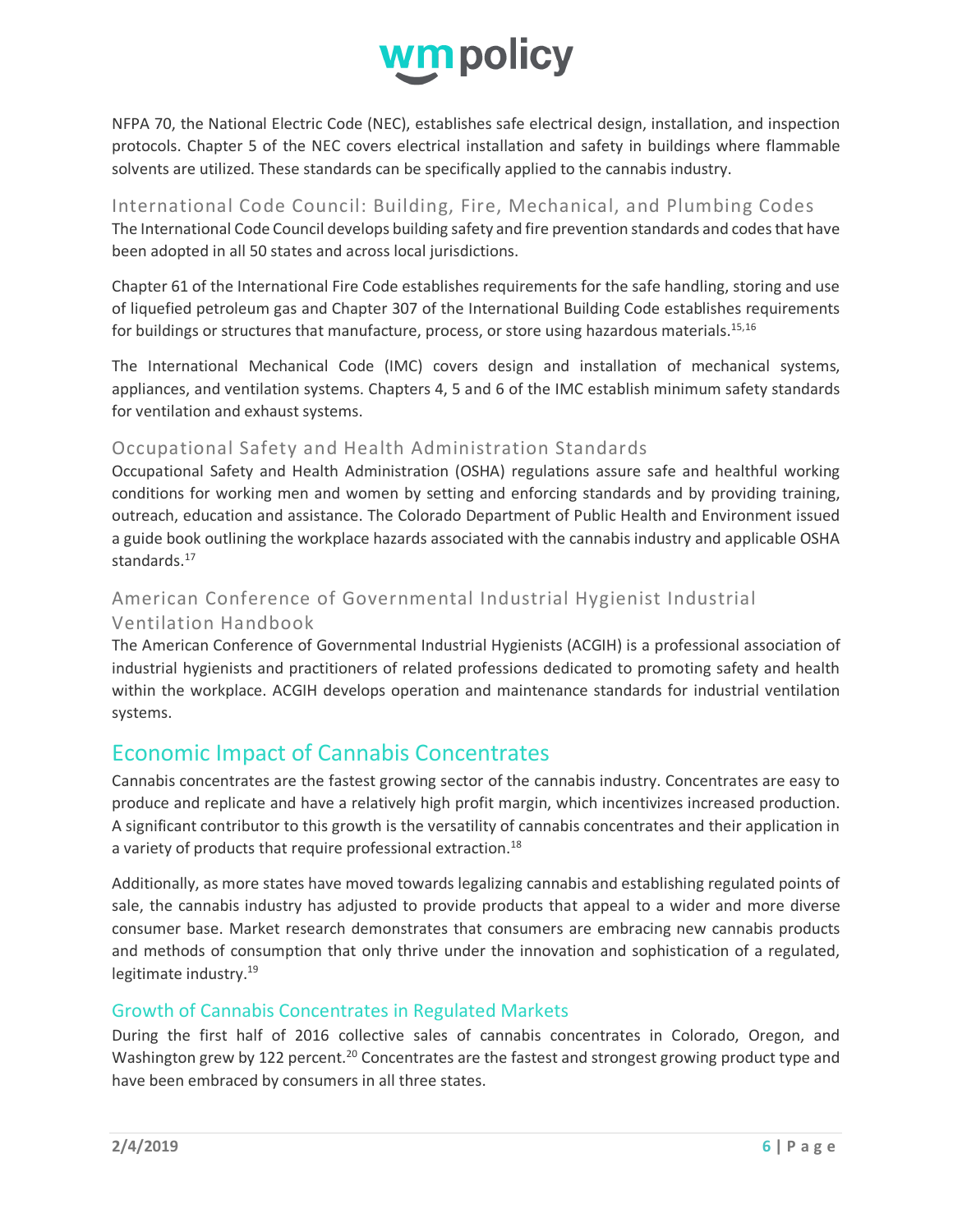

# Colorado

Concentrate sales are booming in Colorado. Retail sales of concentrates in the state's medical and adultuse markets surged 125 percent in the first quarter of 2016 from the same period in 2015.<sup>21</sup> While cannabis flowers project healthy growth and still have the largest share of the market, at about 58 percent in 2016, concentrates are growing at a much faster pace. $^{22}$ 

| <b>Colorado Concentrate Market Growth</b> |       |       |         |  |  |
|-------------------------------------------|-------|-------|---------|--|--|
| Dollar amounts in millions                |       |       |         |  |  |
| Year                                      | 2014  | 2015  | 2016    |  |  |
| <b>Total Cannabis Sales</b>               | \$699 | \$996 | \$1,314 |  |  |
| <b>Total Concentrate Sales</b>            | \$77  | \$169 | \$285   |  |  |
| Concentrate Market Share <sup>23</sup>    | 11%   | 17%   | 23%     |  |  |
| <b>Year over Year Growth</b>              | N/A   | 120%  | 69%     |  |  |

*Source: Colorado Department of Revenue*

#### Washington

Washington state's cannabis concentrate market has also shown incredibly strong growth in both revenue and production since legal sales started in July of 2014. The number of concentrate producers has steadily increased and grams of concentrate produced between 2015 and 2016 shot up 309 percent.



*Source: Washington State Liquor and Cannabis Board Marijuana Dash Board*

Sales of cannabis concentrates for inhalation (which does not include concentrates used to make infused products) nearly tripled from 2015 to 2016, going from about \$54 million to \$143 million in total sales. 2017 concentrate sales will likely be significantly higher. Figures from the first three months of 2017 show concentrate sales have increased 100 percent compared to the same period in 2016.<sup>24</sup>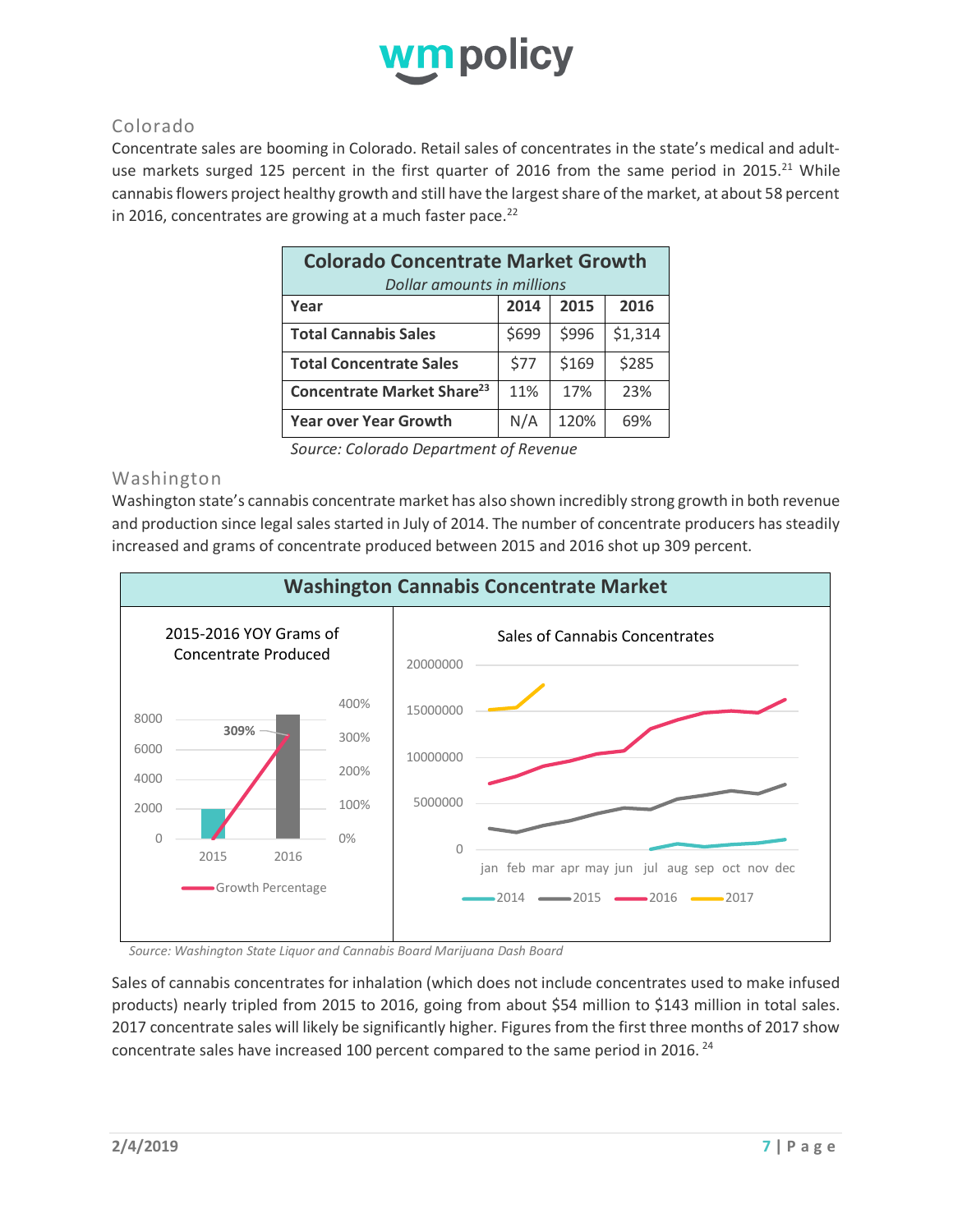

## Oregon

While adult-use sales did not start in Oregon until June 2016, concentrates already make up a substantial portion of the total cannabis market. It took some time for concentrate sales to grow in both Colorado and Washington, but in Oregon concentrates made up 17 percent of the adult-use market in just the first month of sales.25 Concentrate sales make up 30 percent of Oregon's medical cannabis market and 21 percent of the combined medical and adult-use cannabis market.26

#### **What Oregon Consumer Purchased in 2016**



*Source: BDS Analytics*

# Misregulation of Concentrates Inflating Illicit Cannabis Market

While legalization of adult-use and medicinal cannabis has served to reduce the size of the illicit cannabis market, very sizable illicit markets continue to thrive in nearly every legalized jurisdiction. Eliminating illegal sales of cannabis should be a top priority of lawmakers, as illicit markets (i) rob state and local governments of tax revenue, (ii) undermine public health and safety and (iii) make it difficult for legal operators to succeed.

Several state and local governments have sought to ban cannabis concentrates, only to see a steady increase in illicit production and sales via unlicensed and unsafe operators. A significant portion of cannabis users prefer to consume concentrates over edibles or flower and in markets where these products are prohibited a robust illicit market has formed.

For example, in 2014 California considered legislation that would have completely banned physicians from recommending butane hash oil (BHO). The proposal was met with significant opposition from both the industry and patients. At the time, many California dispensaries reported cannabis concentrates accounted for up to 40 percent of their sales.<sup>27</sup> Patients suffering from severe illnesses like cancer and neuro muscular diseases reported that cannabis concentrates are not only their preferred medicine, but have had life-changing effects on their health and wellness.<sup>28</sup> Industry operators also warned that a ban on BHO would not stop sales or production, as concentrates already made up a significant portion of the marketplace in California.

# Reducing the Illicit Market

There are several steps state and local governments can take to neutralize illicit market sales of cannabis concentrates while ensuring these products are made safely.

Ø **Permit Processing with Both Volatile and Non-Volatile Solvents:** Consumer taste for concentrate products overwhelmingly leans towards BHO and other products utilizing volatile solvents. Additionally, there is a growing body of evidence that the products made using these extraction methods have a more diverse set of therapeutic uses including for the treatment of PTSD and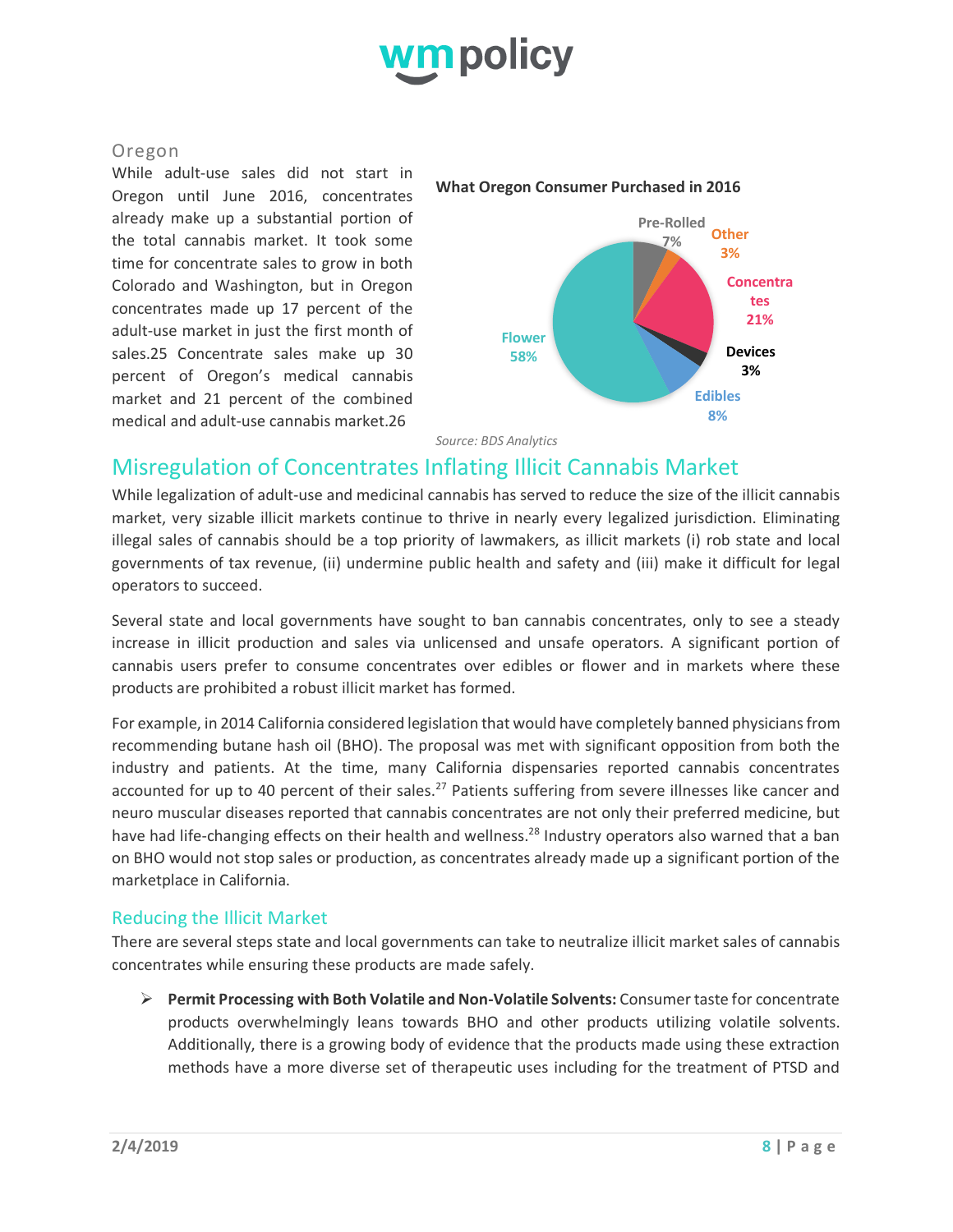

opioid dependence. Failure to permit and allow for processing using volatile solvents will drive a massive underground market.

- Ø **Provide for Safe and Diverse Supply:** Do not limit the number of cultivation, processing, and distribution licenses. Instead use zoning rules that are narrowly tailored to ensure that those currently operating illegally can enter the legal market and become subject to the inspection, monitoring and taxation rules. Such business types should be permitted to operate in any industrial or warehouse zoned areas. Cities can create a thriving export business to other parts of their state as well as enable operators to become innovators and leaders within the industry.
- Ø **Allow for Technological Innovation:** Concentrates are very much the future of the cannabis industry. Cannabis processing methods are becoming increasingly sophisticated, enabling the production of more targeted and consistent products. To the extent cannabis processing can be done safely and in accordance with best practices from other commercial industries, processing methods and technologies should not be restricted.
- Ø **Look to Existing Codes and Statutes for Guidance:** The *Safety Codes and Standards* section above summarizes several codes and standards that can be referenced to ensure cannabis processing is done safely. Rules and best practices for other industrial uses can be easily adapted to effectively regulate the cannabis industry. Some states that have legalized cannabis have established laws and policies regarding safe cannabis processing methods, with Colorado establishing itself as a leader in this policy space. Examples of state and local laws and regulations can be found in Appendix B.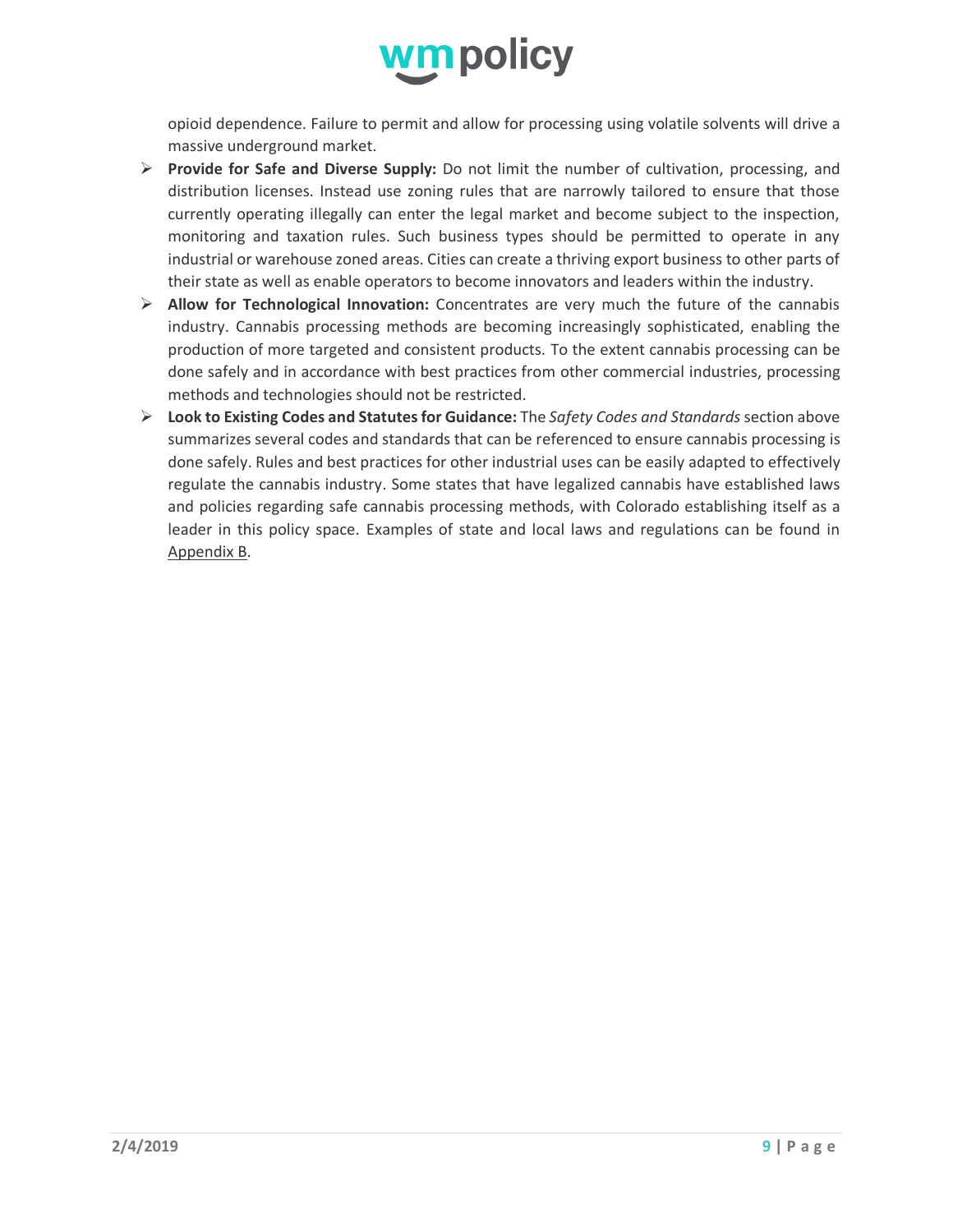

# Appendix A: Glossary of Cannabis Processing Terms

# Physical Separation: Product Descriptions

**Dry Sift (Kief)**: A cannabis powder rich in trichomes produced by sifting plant material.

**Hashish:** Any concentrate produced by pressing trichomes together (e.g. Bubble hash, Rosin).

**Bubble Hash:** A solventless concentrate produced with only water, cannabis and a series of screens. The term refers to the bubbles the concentrate makes when smoked.

**Rosin:** A concentrate process that squeezes the oil from the plant material using heated plates and a hydraulic press.

# Chemical Extraction: Product Descriptions

**Absolutes:** The product that results from removing the fats and waxes from a concrete by dissolving the concrete in ethanol, filtering the solution and reclaiming the ethanol by means of distillation (i.e. Winterized Shatter).

**Concretes:** A crude oleoresin that results from using a non-polar solvent to extract the trichomes from the cannabis plant (e.g. Badder, Crumble).

**Shatter:** An absolute oleoresin extract with a glass like consistency. Contains high amounts of THCA.

**Badder:** An opaque extract with a cake fondant and butter-like consistency made by whipping shatter under heat.

**Crumble:** A dry and opaque extract that has a honeycomb texture.

**Raw Distillate:** A high purity (85-99% Cannabinoids) solventfree concentrate void of all aromatic and flavor qualities. Raw is used to denote that no terpenes have been reintroduced.

# Cannabis Plant: Key Plant Anatomy Terms

**Cannabinoid:** A set of chemical compounds produced by the cannabis plant that interact with a series of receptors in the human body to create euphoric and therapeutic effects.

**Terpenes:** A class of chemical compounds responsible for the complex scent and taste of cannabis flowers.

**Trichomes:** The glandular appendages on the surface of the cannabis plant that both produce and store the therapeutic and psychoactive compounds.

**Fan leaf:** The large leaves that are trimmed off the plant after they have been harvested and dried. These leaves contain small amounts of trichomes that can be further concentrated through multiple extraction techniques.

**Sugar leaf:** The small leaves found throughout the colas and typically trimmed off the flower after harvest. They are Called 'sugar' leaves because of the high concentration of trichomes.

**THCA:** The predominant cannabinoid found in the cannabis plant. It is the non-psychoactive precursor to THC.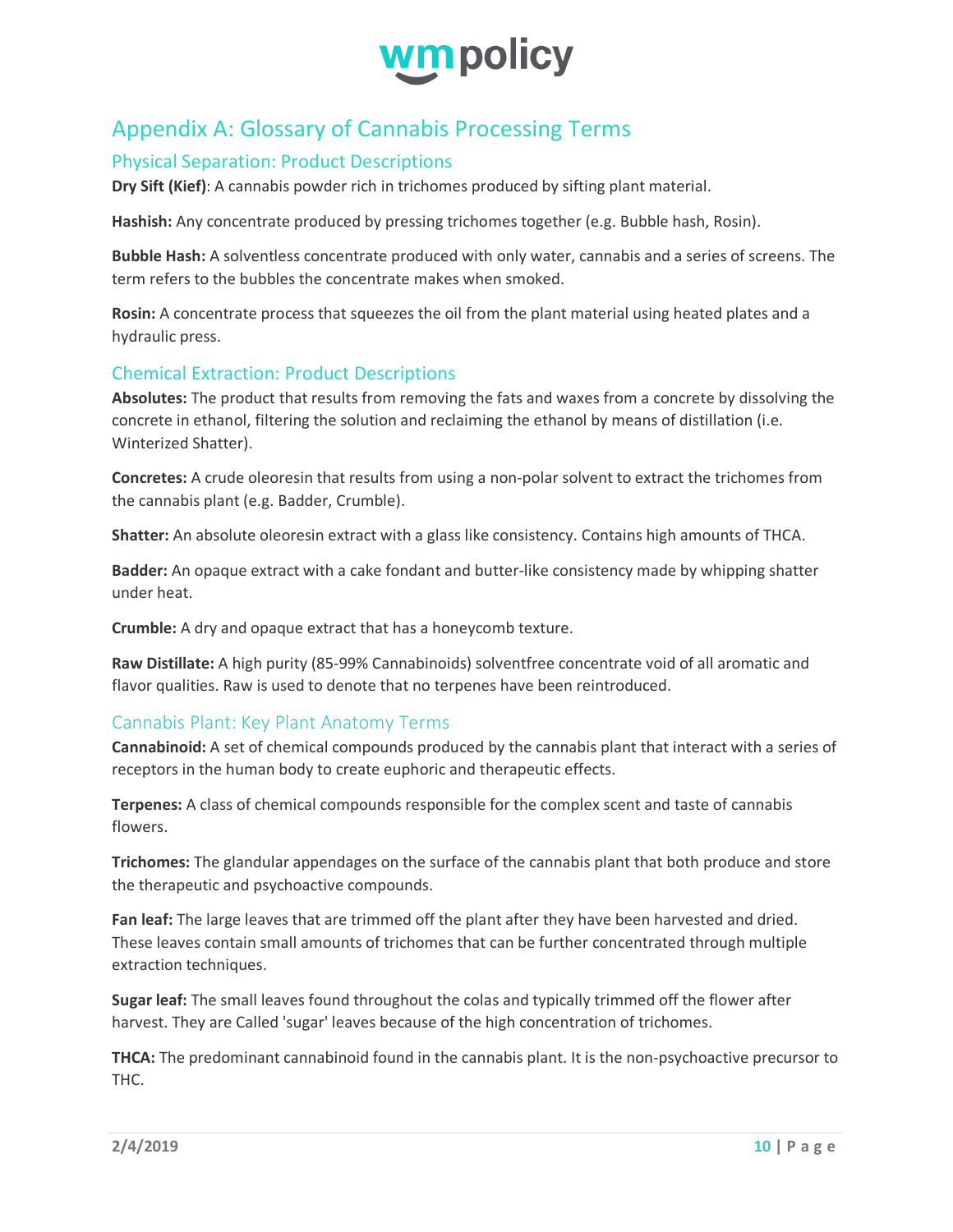

**THC:** The psychoactive version of THCA, which is produced when the cannabis plant is exposed to heat.

**Flower:** The part of the plant that contains the highest concentration of trichomes. Commonly referred to as nugs or buds.

## Processing Techniques

**Concentrate:** An accumulation of desirable compounds (i.e. trichomes) achieved through mechanical or chemical means.

**Extract:** A concentrate that was produced using a chemical solvent to remove the desirable compounds from the cannabis plant.

**Solvent:** Any liquid capable of dissolving a compound. Cannabis requires a non-polar solvent to dissolve the non-polar trichomes (e.g. Butane, Propane, Ethanol).

**Butane Hash Oil (BHO):** Informs the consumer that butane was the primary solvent used during the extraction process.

**Propane Hash Oil (PHO):** Informs the consumer that propane was the primary solvent used during the extraction process.

**Ethanol Hash Oil (EHO):** Informs the consumer that ethanol was the primary solvent used during the extraction process.

**RSO:** An extract made by soaking cannabis plant material in ethanol and then boiling off the ethanol in a rice cooker.

**Solventfree:** An extract void of trace amounts of the solvent used for extraction. Commonly referred to as distillate.

**Solventless:** A term used to note the concentrate was produced without the use of a hydrocarbon solvent. Rosin and dry sift are two examples of solventless concentrates.

**Live Resin:** A concentrate produced using butane from a freshly harvested and flash-frozen plant at very low temperatures. This substance is typically far less stable than shatter and tends to have a sappy consistency due to the high terpene concentration.

**Winterization:** A post-processing purification technique that removes fats and waxes that were extracted from the plant. This is achieved by mixing the extract with ethanol, placing it in extremely low temperatures (-40F) for 24 hours and filtering the solution. The ethanol is then reclaimed using a rotary evaporator.

**Decarboxylation:** The process of using heat to remove the carboxyl group from the raw THC-A and CBD-A cannabinoids. This releases a CO2 and H2O molecule, allows your brain to absorb the psychoactive THC molecules and reduces the weight of a concentrate by 13%

**Closed Loop System:** A system that can pass a liquid solvent through plant material to create a solution and then reclaim the solvent from the solution without exposing the system to the ambient environment.

**Vacuum Oven:** An oven that uses heat and vacuum to purge any residual solvents from an extract.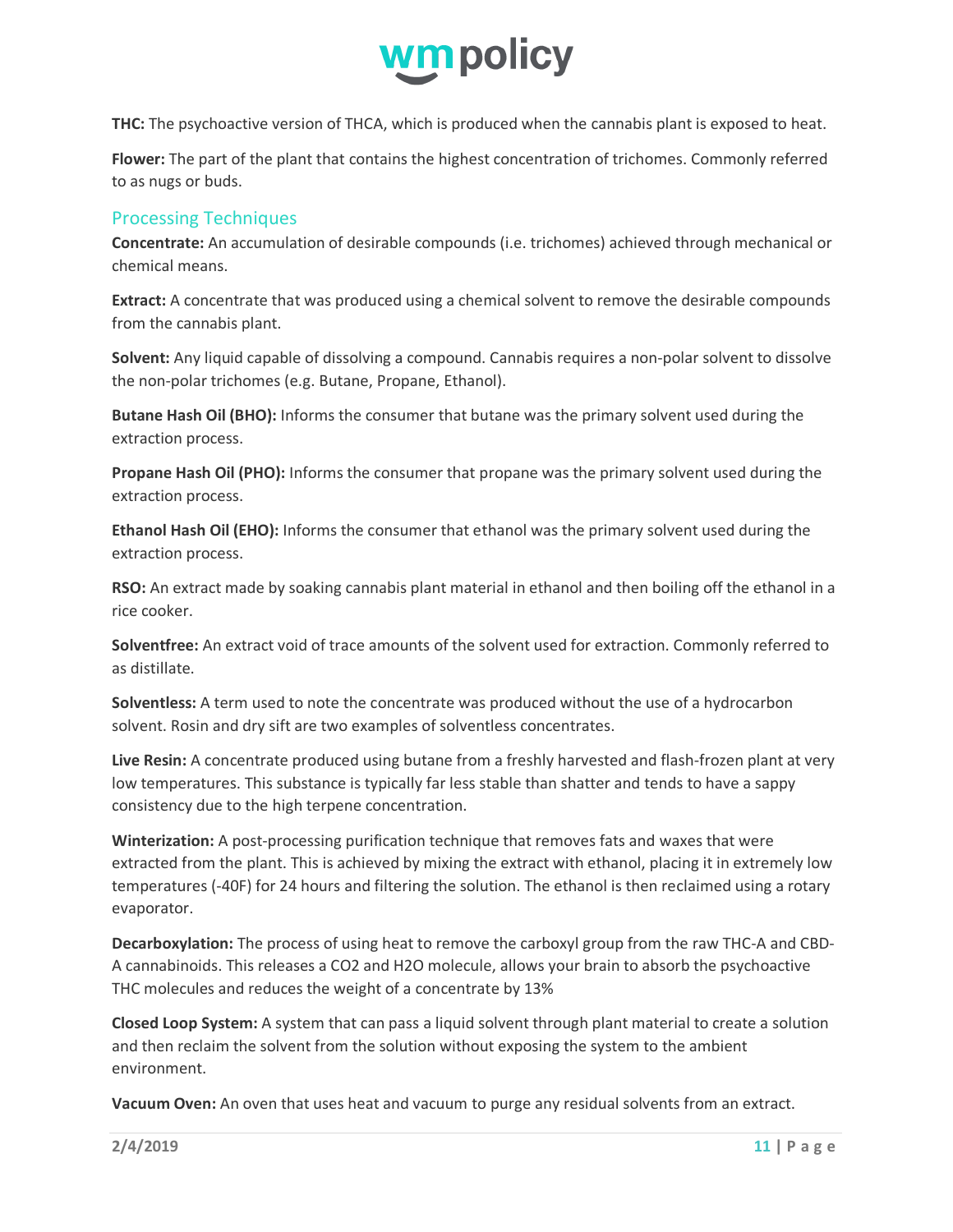

**Molecular Distillation:** A process that uses high temperatures and vacuum distillation to separate and purify extracts. The process separates cannabinoids and terpenes into fractions based on their different boiling points.

#### Input Material

**Nug Run:** A term used to denote concentrates produced using only cured nugs from the cannabis plant, as opposed to trim or fresh plant material.

**Trim Run:** A term used to denote concentrates produced using leaves that were trimmed off a dried plant.

**Live Resin:** A term used to denote extracts produced using fresh plant material that was immediately frozen after harvest.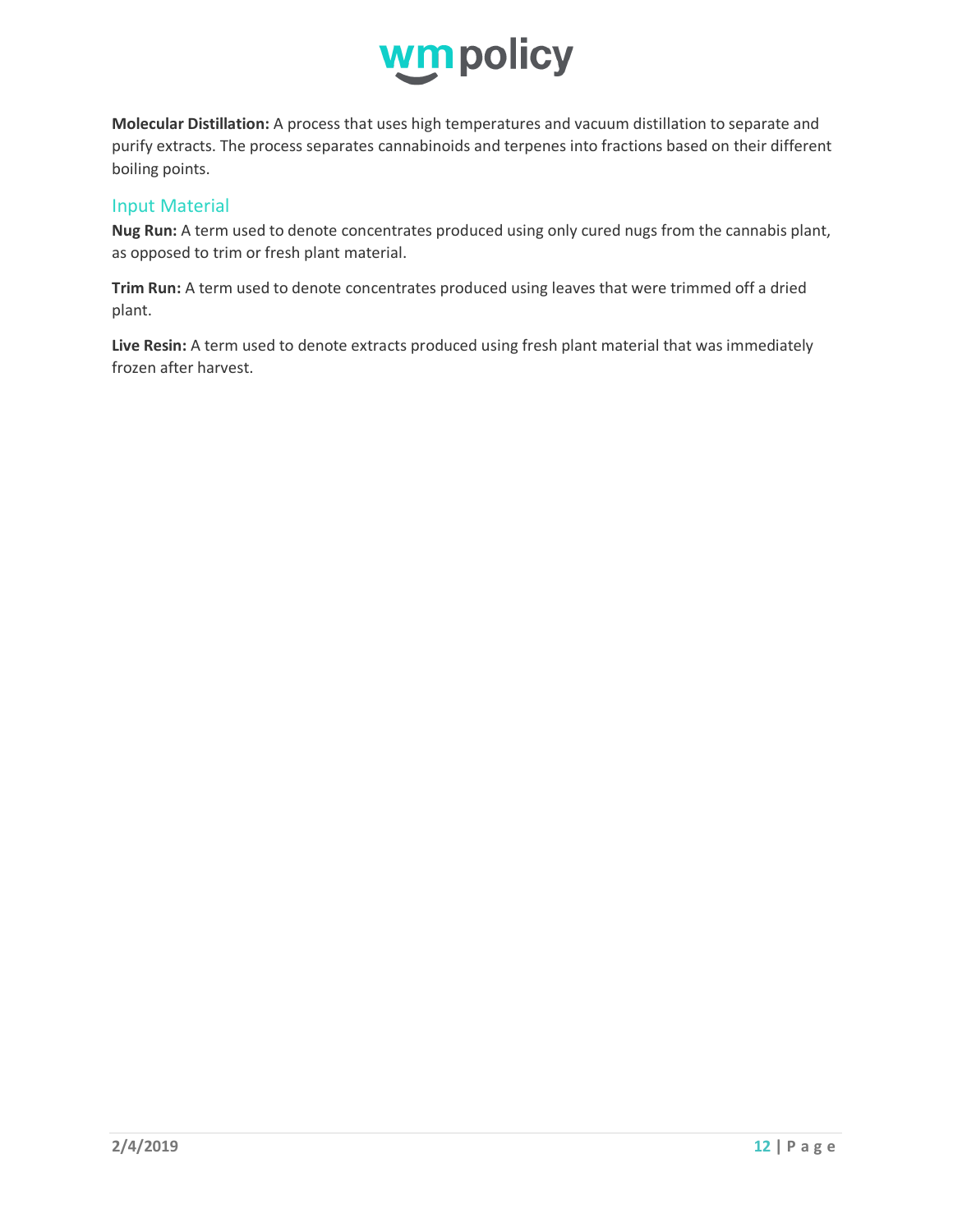

# Appendix B: State and Local Cannabis Processing Regulations

| <b>California Draft Medical Cannabis Manufacturing Regulations</b> |                                                              |                                             |  |  |
|--------------------------------------------------------------------|--------------------------------------------------------------|---------------------------------------------|--|--|
| California Code of                                                 | Manufactured Cannabis Safety                                 | https://www.cdph.ca.gov/Programs/CEH/D      |  |  |
| Regulations, Title 17                                              |                                                              | FDCS/MCSB/CDPH%20Document%20Librar          |  |  |
| Division 1, Chapter 13.                                            |                                                              | y/DPH17010 FinalClean.pdf                   |  |  |
|                                                                    | Colorado Code of Regulations (CCR) - Medical Marijuana Rules |                                             |  |  |
| 1 CCR 212-1                                                        | Medical Marijuana Rules                                      | https://www.colorado.gov/pacific/sites/def  |  |  |
|                                                                    |                                                              | ault/files/1%20CCR%20212-                   |  |  |
|                                                                    |                                                              | 1%2001012019.pdf                            |  |  |
| M 600 Series                                                       | Medical Marijuana-Infused                                    | https://www.colorado.gov/pacific/sites/def  |  |  |
|                                                                    | <b>Products Manufacturers</b>                                | ault/files/1%20CCR%20212-                   |  |  |
|                                                                    |                                                              | 1%2001012019.pdf (see pages 130-154)        |  |  |
| M 1000-1 Series                                                    | Labeling, Packaging, and                                     | https://www.colorado.gov/pacific/sites/def  |  |  |
|                                                                    | <b>Product Safety</b>                                        | ault/files/1%20CCR%20212-                   |  |  |
|                                                                    |                                                              | 1%2001012019.pdf (see pages 192-208)        |  |  |
|                                                                    | Colorado Code of Regulations - Retail Marijuana Rules        |                                             |  |  |
| 1 CCR 212-2                                                        | Retail Marijuana Rules                                       | https://www.colorado.gov/pacific/sites/def  |  |  |
|                                                                    |                                                              | ault/files/1%20CCR%20212-                   |  |  |
|                                                                    |                                                              | 2%2001012019.pdf                            |  |  |
| R 600 Series                                                       | Retail Marijuana Products                                    | https://www.colorado.gov/pacific/sites/def  |  |  |
|                                                                    | <b>Manufacturing Facilities</b>                              | ault/files/1%20CCR%20212-                   |  |  |
|                                                                    |                                                              | 2%2001012019.pdf (see pages 129-156)        |  |  |
| R 1002.5                                                           | Labeling, Packaging, and                                     | https://www.colorado.gov/pacific/sites/def  |  |  |
|                                                                    | <b>Product Safety</b>                                        | ault/files/1%20CCR%20212-                   |  |  |
|                                                                    |                                                              | 2%2001012019.pdf (see pages 193-210)        |  |  |
|                                                                    | <b>Washington State Administrative Code</b>                  |                                             |  |  |
| Title 314 > Chapter 314-                                           | Marijuana Licenses, Application                              | http://apps.leg.wa.gov/wac/default.aspx?ci  |  |  |
| 55                                                                 | Process, Requirements and                                    | te=314-55                                   |  |  |
|                                                                    | Reporting                                                    |                                             |  |  |
| Section 314-55-077                                                 | Marijuana processor license-                                 | https://apps.leg.wa.gov/wac/default.aspx?   |  |  |
|                                                                    | Privileges, requirements, and                                | cite=314-55-077                             |  |  |
|                                                                    | fees.                                                        |                                             |  |  |
| Section 314-55-104                                                 | Marijuana processor license                                  | https://apps.leg.wa.gov/wac/default.aspx?   |  |  |
|                                                                    | extraction requirements.                                     | cite=314-55-104                             |  |  |
| <b>Oregon Administrative Rules for Recreational Marijuana</b>      |                                                              |                                             |  |  |
| Chapter 845, Division                                              | Recreational Marijuana Rules                                 | https://secure.sos.state.or.us/oard/display |  |  |
| 25                                                                 |                                                              | DivisionRules.action?selectedDivision=3873  |  |  |
| Section 845-025-3220                                               | <b>General Processor</b>                                     | https://secure.sos.state.or.us/oard/display |  |  |
|                                                                    | Requirements                                                 | DivisionRules.action?selectedDivision=3873  |  |  |
| Section 845-025-3230                                               | Processor Policies and                                       | https://secure.sos.state.or.us/oard/display |  |  |
|                                                                    | Procedures                                                   | DivisionRules.action?selectedDivision=3873  |  |  |
| Section 845-025-3240                                               | <b>Processor Training</b>                                    | https://secure.sos.state.or.us/oard/display |  |  |
|                                                                    | Requirements                                                 | DivisionRules.action?selectedDivision=3873  |  |  |
| Section 845-025-3250                                               | Cannabinoid Edible Processor                                 | https://secure.sos.state.or.us/oard/display |  |  |
|                                                                    | Requirements                                                 | DivisionRules.action?selectedDivision=3873  |  |  |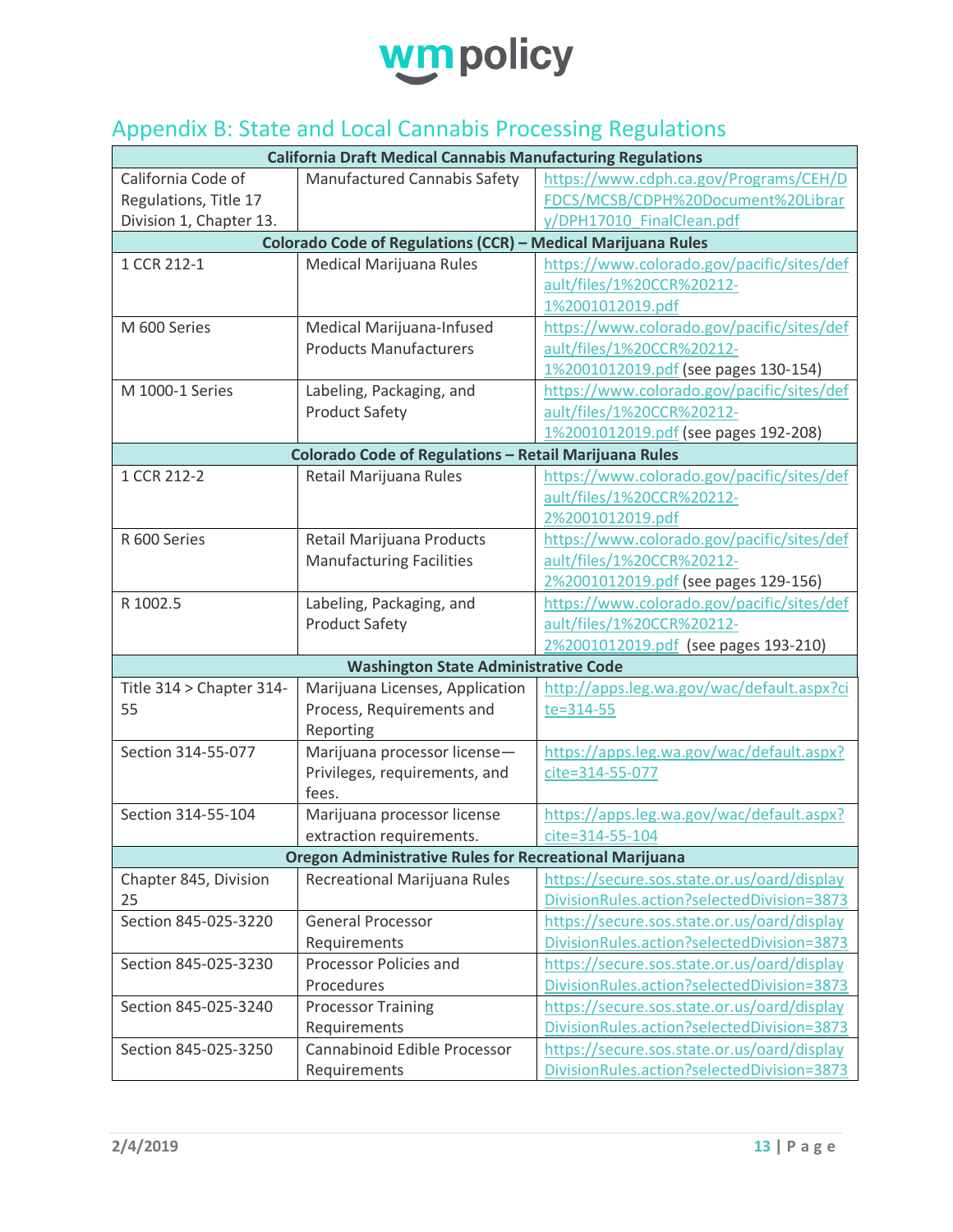

| Section 845-025-3255                                     | <b>Alternating Proprietors</b>       | https://secure.sos.state.or.us/oard/display |  |  |
|----------------------------------------------------------|--------------------------------------|---------------------------------------------|--|--|
|                                                          |                                      | DivisionRules.action?selectedDivision=3873  |  |  |
| Section 845-025-3260                                     | Cannabinoid Concentrate and          | https://secure.sos.state.or.us/oard/display |  |  |
|                                                          | <b>Extract Processor Requirement</b> | DivisionRules.action?selectedDivision=3873  |  |  |
| Section 845-025-3280                                     | Cannabinoid Topical Processor        | https://secure.sos.state.or.us/oard/display |  |  |
|                                                          |                                      | DivisionRules.action?selectedDivision=3873  |  |  |
| Section 845-025-3285                                     | Industrial Hemp Processor            | https://secure.sos.state.or.us/oard/display |  |  |
|                                                          | Requirements                         | DivisionRules.action?selectedDivision=3873  |  |  |
| Section 845-025-3290                                     | Processors Recordkeeping             | https://secure.sos.state.or.us/oard/display |  |  |
|                                                          |                                      | DivisionRules.action?selectedDivision=3873  |  |  |
| Section 845-025-3300                                     | Processing Marijuana for             | https://secure.sos.state.or.us/oard/display |  |  |
|                                                          | <b>Medical Purposes</b>              | DivisionRules.action?selectedDivision=3873  |  |  |
| Section 845-025-3305                                     | Processing for Cardholders           | https://secure.sos.state.or.us/oard/display |  |  |
|                                                          |                                      | DivisionRules.action?selectedDivision=3873  |  |  |
| Section 845-025-3310                                     | Transfer of Medical Marijuana        | https://secure.sos.state.or.us/oard/display |  |  |
|                                                          | Processing Site Inventory            | DivisionRules.action?selectedDivision=3873  |  |  |
| <b>City of Denver</b>                                    |                                      |                                             |  |  |
| Marijuana Extraction Guideline for Commercial / Licensed |                                      | https://www.denvergov.org/content/dam/      |  |  |
| <b>Facilities</b>                                        |                                      | denvergov/Portals/678/documents/FPB/Ex      |  |  |
|                                                          |                                      | traction%20Guideline%20DFD%203-30-          |  |  |
|                                                          |                                      | 2016.pdf                                    |  |  |

# Endnotes

<sup>1</sup> Jones, Andrew, inventor; Connoisseur Concentrates, llc., assignee. US patent 9,327,210 B1. May 3, 2016

<sup>2</sup> Code of Federal Regulations, Title 21, Chapter I, Subchapter B, Part 182

<sup>3</sup> Baugh, Steven F., and Linn D. Havelick. N - Butane Extraction of Cannabis Oils. Report. Golden Extractors, LLC, 2014.

 $4$  Ibid.

<sup>5</sup> "About CO2 Extracts." Eden Botanicals. Accessed July 13, 2017. http://www.edenbotanicals.com/co2-extractssupercritical-extraction-essential-oils.html.

<sup>6</sup> King, Jerry. "Supercritical Fluid Technology for Lipid Extraction, Fractionation, and Reactions." *Lipid Biotechnology*, 2002. doi:10.1201/9780203908198.ch34

<sup>7</sup> SPX Flow. E&e Extraction Plants. June 29, 2016. Accessed July 13, 2017.

http://www.spxflow.com/en/assets/pdf/e&e\_extraction\_100\_03\_03\_2016\_GB%20WEB.PDF.

<sup>8</sup> Baskerville, Peter. "How is coffee de-caffeinated?" November 27, 2016. https://www.quora.com/How-is-coffeede-caffeinated.

<sup>9</sup> "How Are Essential Oils Extracted?" National Association for Holistic Aromatherapy.

http://naha.org/index.php/explore-aromatherapy/about-aromatherapy/how-are-essential-oils-extracted.<br><sup>10</sup> Ibid.

<sup>11</sup> Peter, K. V. Handbook of herbs and spices. Cambridge, Boca Raton: Woodhead Pub. and CRC Press, 2004.<br><sup>12</sup>Jadhav, Dnyaneshwar, Rekha B.n., Parag R. Gogate, and Virendra K. Rathod. "Extraction of vanillin from vanilla pods: A comparison study of conventional soxhlet and ultrasound assisted extraction." Journal of Food Engineering

93, no. 4 (2009): 421-26. doi:10.1016/j.jfoodeng.2009.02.007.<br><sup>13</sup> "NFPA overview." National Fire Protection Association. http://www.nfpa.org/overview.

<sup>14</sup> Bigda, Kristin. "NFPA 1, 2018 sneak peek: New requirements for marijuana growing, processing and extraction facilities." National Fire Protection Association. May 15, 2017. https://community.nfpa.org/community/nfpa-